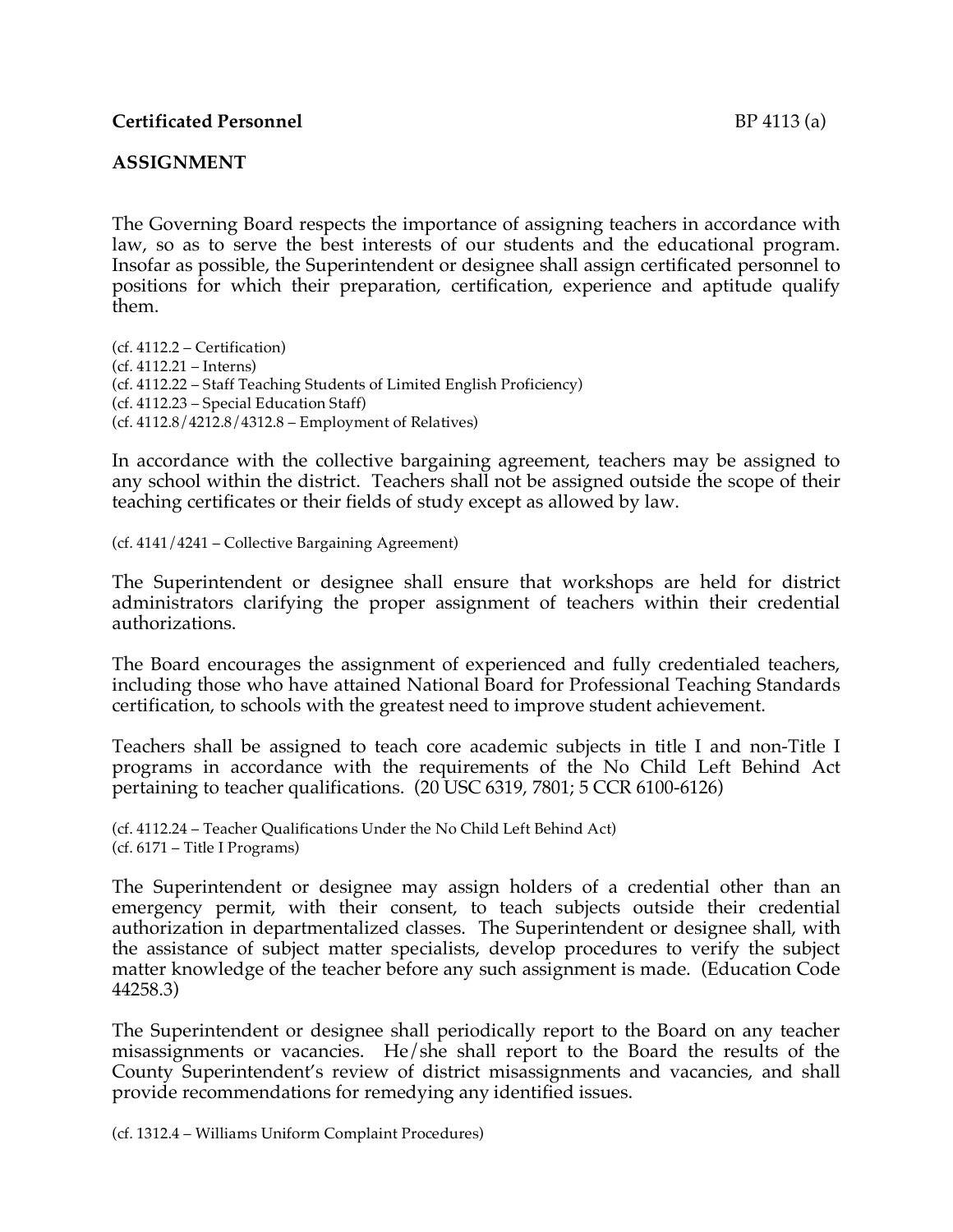# **ASSIGNMENT** (continued)

#### **Committee on Assignments**

The Superintendent or designee shall establish a district Committee on Assignments which may grant approval for assigning full-time teachers with special skills and preparation outside their credential authorization to teach, with their consent, in the area of such special skill for up to 40% of a full-time assignment. The Committee on Assignments shall include an equal number of teachers, selected by teachers, and district administrators, selected by district administrators.

The Committee on Assignments may approve assignments for a maximum of one school year and may subsequently extend such assignments when the teacher and principal apply for extension. All assignments and extensions require approval before the beginning of the semester in which they occur.

The Superintendent or designee shall submit to the County Superintendent of Schools a plan, which shall include at least:

- 1. Statements signed by the Superintendent or designee and the Board president, approving the establishment of the Committee on Assignments.
- 2. Procedures for selection of Committee membership.
- 3. Terms of office for Committee members.
- 4. Criteria for determining teachers' qualifications for these assignments. (Education Code 44258.7)

#### **Review of Teacher Assignments**

The Superintendent or designee shall establish procedures for an annual review of teacher assignments, including the collection of teacher assignment schedules for each school and the verification of the legality of those assignments by a personnel administrator. (Education Code 44258.9)

These procedures shall require that each principal annually file with the Superintendent or designee a signed affidavit stating whether all certificated staff for whom he/she is responsible are assigned to areas within their credential authorizations. (Education Code 44258.9)

The Superintendent or designee shall present a report on teacher assignments to a public Board meeting by December 15 of each year. (Education Code 44258.9)

Each June 1 the Superintendent or designee shall submit a signed affidavit to the County Superintendent attesting to the legality of all certificated employee assignments for the current school year. (Education Code 44258.9)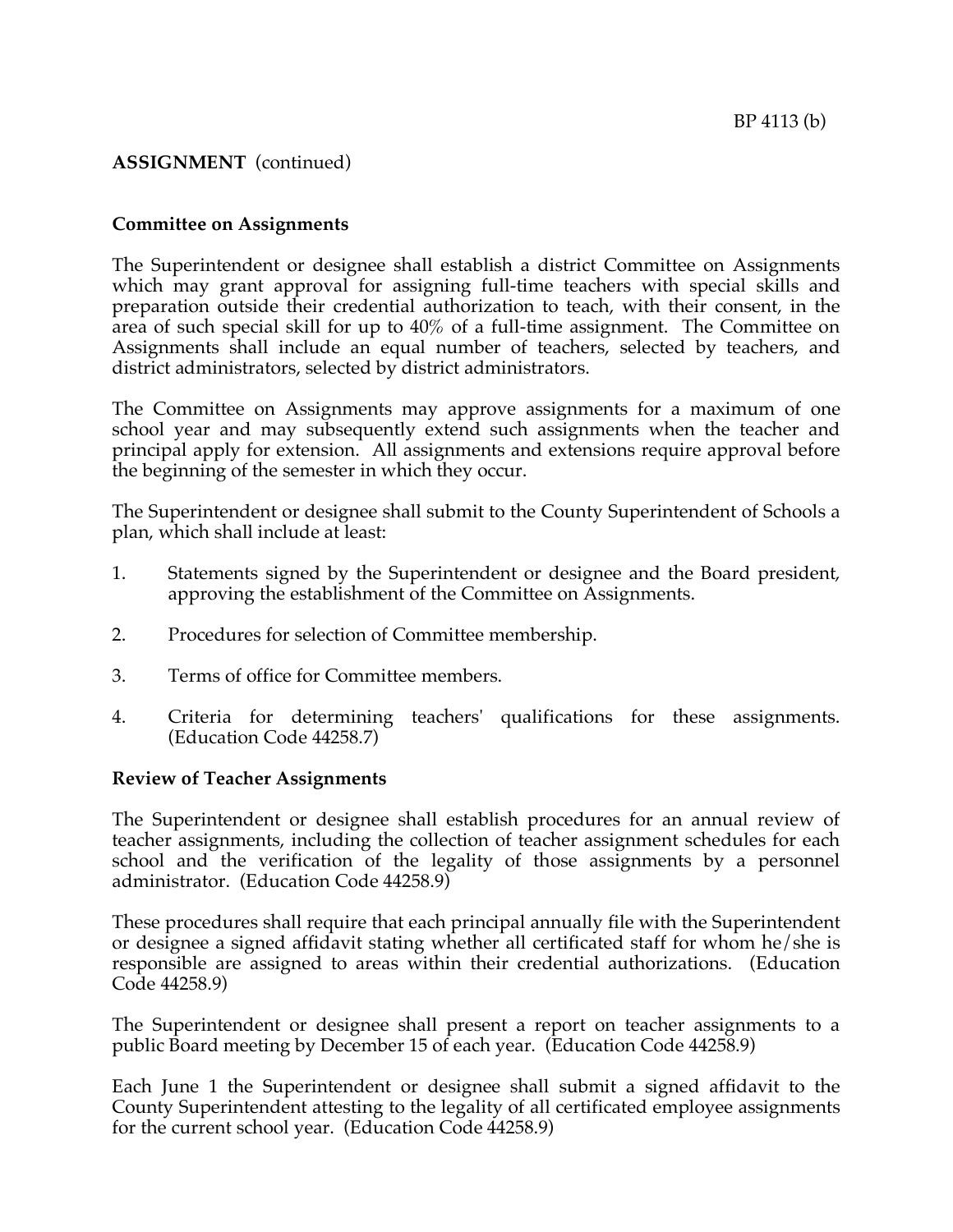## **ASSIGNMENT** (continued)

Legal Reference:

EDUCATION CODE 33126 School accountability report card 35035 Additional powers and duties of superintendent 35186 Complaint process 37616 Assignment of teachers to year-round schools 44225.6 Commission report to the legislature re: teachers 44250-44277 Credentials and assignments of teachers 44395-44398 Incentives for assigning NBPTS-certified teachers to high-priority schools 44824 Assignment of teachers to weekend classes 44955 Reduction in number of employees GOVERNMENT CODE 3543.2 Scope of representation 6100-6126 Teacher qualifications, No Child Left Behind Act UNITED STATES CODE, TITLE 20 6319 Highly qualified teachers 7801 Definitions, highly qualified teacher CODE OF FEDERAL REGULATIONS, TITLE 34 200.55-200.57 Highly qualified teachers

Management Resources:

WEB SITES CSBA: http://www.csba.org California Department of Education: http://www.cde.ca.gov Commission on Teacher Credentialing: http://www.ctc.ca.gov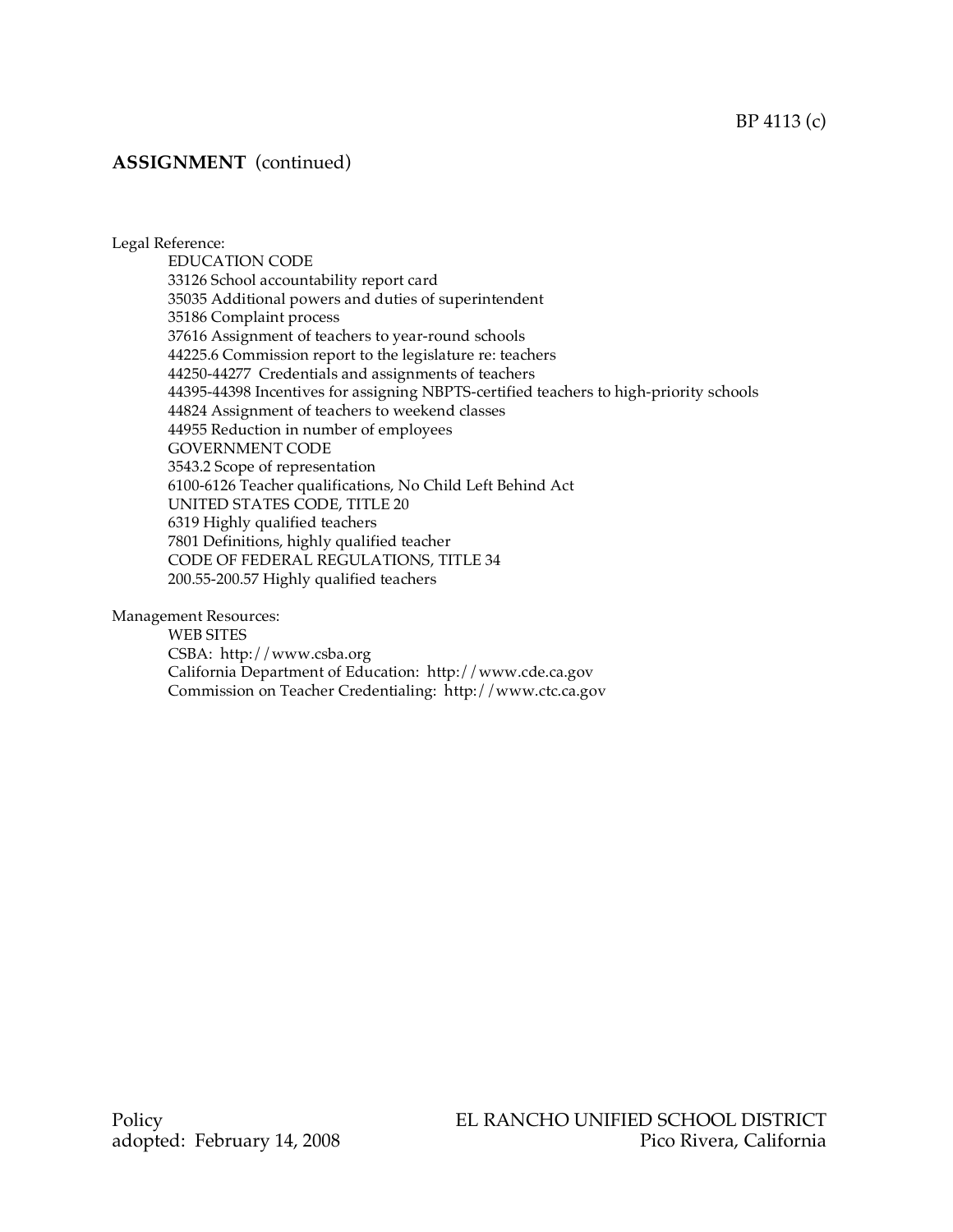## **ASSIGNMENT**

# **Procedures for Verifying Subject Matter Knowledge**

With the involvement of appropriate subject matter specialists, the Superintendent or designee shall develop and employ procedures for verifying the subject matter knowledge of teachers assigned to teach in departmentalized classes outside their credential authorization pursuant to Education Code 44258.3. For the purposes of these procedures, subject matter specialists are curriculum specialists, resource teachers, classroom teachers certified to teach a subject, staff to regional subject matter projects or curriculum institutes, or college faculty. (Education Code 44258.3)

(cf. 4112.2 - Certification) (cf. 4112.21 - Interns) (cf. 4112.22 - Staff Teaching Students of Limited English Proficiency) (cf. 4112.23 - Special Education Staff)

Procedures to be used for this purpose shall specify: (Education Code 44258.3)

- 1. One or more of the following ways in which subject matter competence shall be assessed:
	- a. Observation by subject matter specialists
	- b. Oral interviews
	- c. Demonstration lessons
	- d. Presentation of curricular portfolios
	- e. Written examinations
- 2. Specific criteria and standards for verifying subject matter knowledge by any of the above methods. These criteria shall include, but need not be limited to, evidence of the individual's knowledge of the subject matter to be taught, including demonstrated knowledge of the curriculum framework for the subject and the specific content of the district's course of study for the subject at the grade level to be taught.

Whenever a teacher is assigned to teach departmentalized classes pursuant to Education Code 44258.3, the Superintendent or designee shall notify the exclusive representative of the district's certificated employees. (Education Code 44258.3)

(cf. 4140/4240 - Bargaining Units)